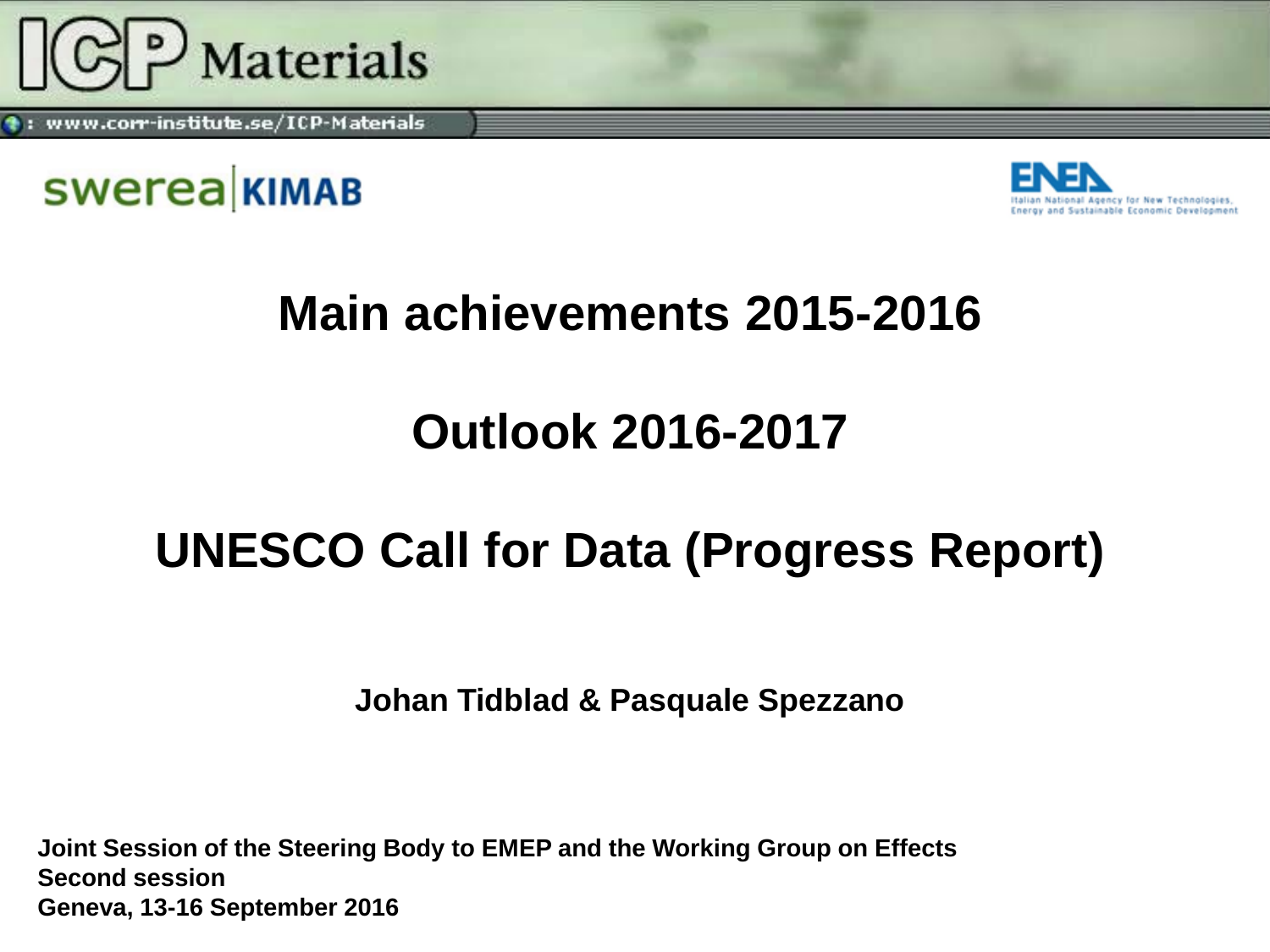### **Main achievements 2015-2016 (1/5)**

**Cooperation with other ICPs:**

 **Contribution to WGE trend report "Trends in ecosystem and health responses to long-range transported atmospheric pollutants" (2015)**

#### **ICP Materials work**

 **ICP Materials Report No 77: Pilot study on the inventory and condition of stock of materials at risk at UNESCO cultural heritage sites. Part IV: The relationship between the environment and the artifact (2015)**

 **Call for Data on "Inventory and condition of stock of materials at UNESCO cultural heritage sites" - 2015-2017 (2015)**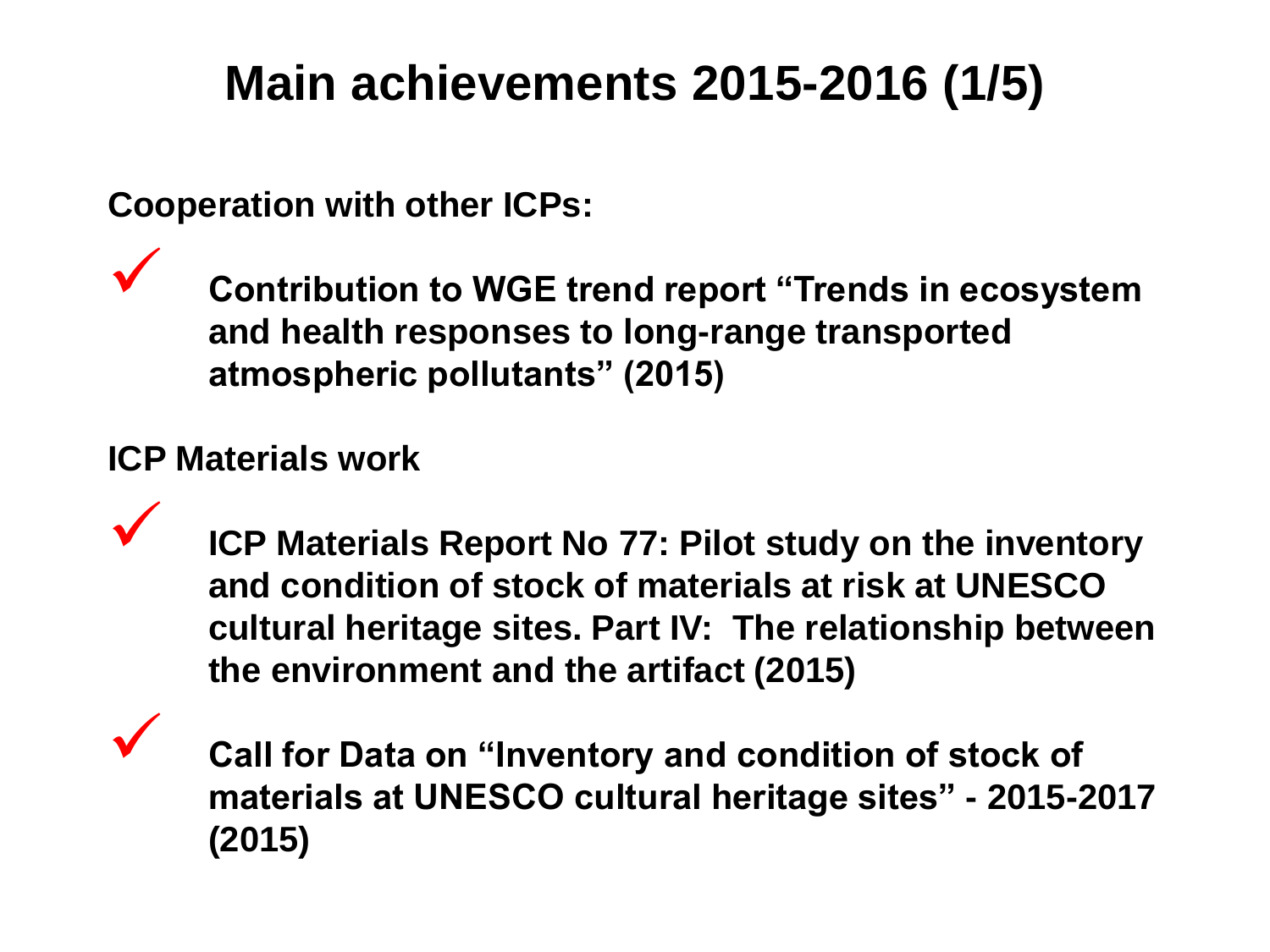### **Main achievements 2015-2016 (2/5)**

**2014-2015 exposure for trend analysis:**

 **The recently completed exposure (2014–2015) includes samples of carbon steel, zinc, copper, limestone and soiling of modern glass.** 

 **Stainless steel was also exposed for the first time at selected sites in the network of test sites.**

 **In addition, samples exposed for four years (2011–2015) of carbon steel, weathering steel, zinc, aluminum and limestone were withdrawn and will be evaluated.**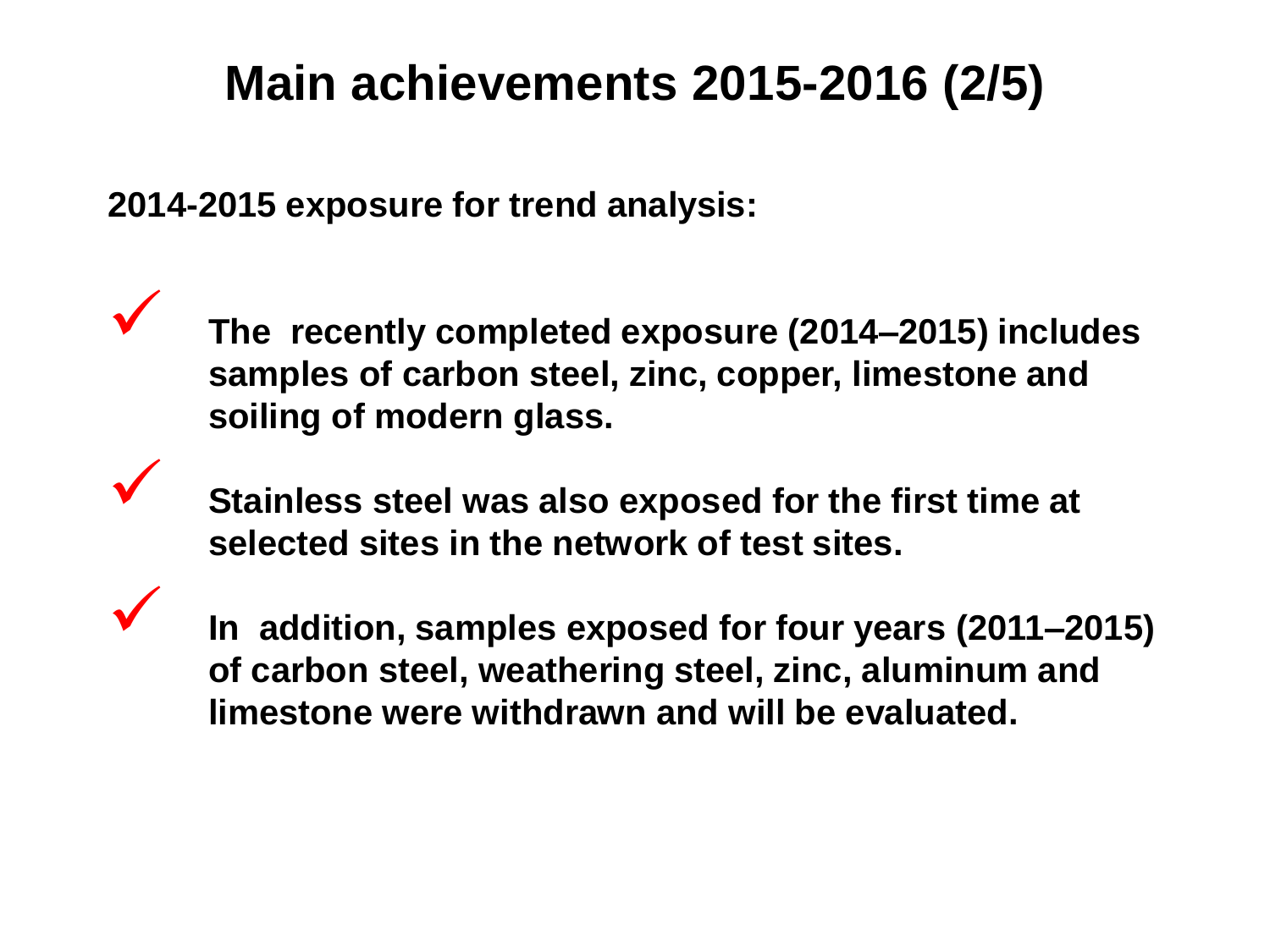#### **Main achievements 2015-2016 (3/5)**

**2014-2015 exposure for trend analysis - new scientific findings:** 



**Maximum pit depth on aluminium after four years of exposure vs particle deposition**

**A correlation between particulate deposition and the maximum pit depth was found. This is new scientific information where previously only the average corrosion expressed as mass loss was related to the average sulphur dioxide (SO<sup>2</sup> ) concentration.**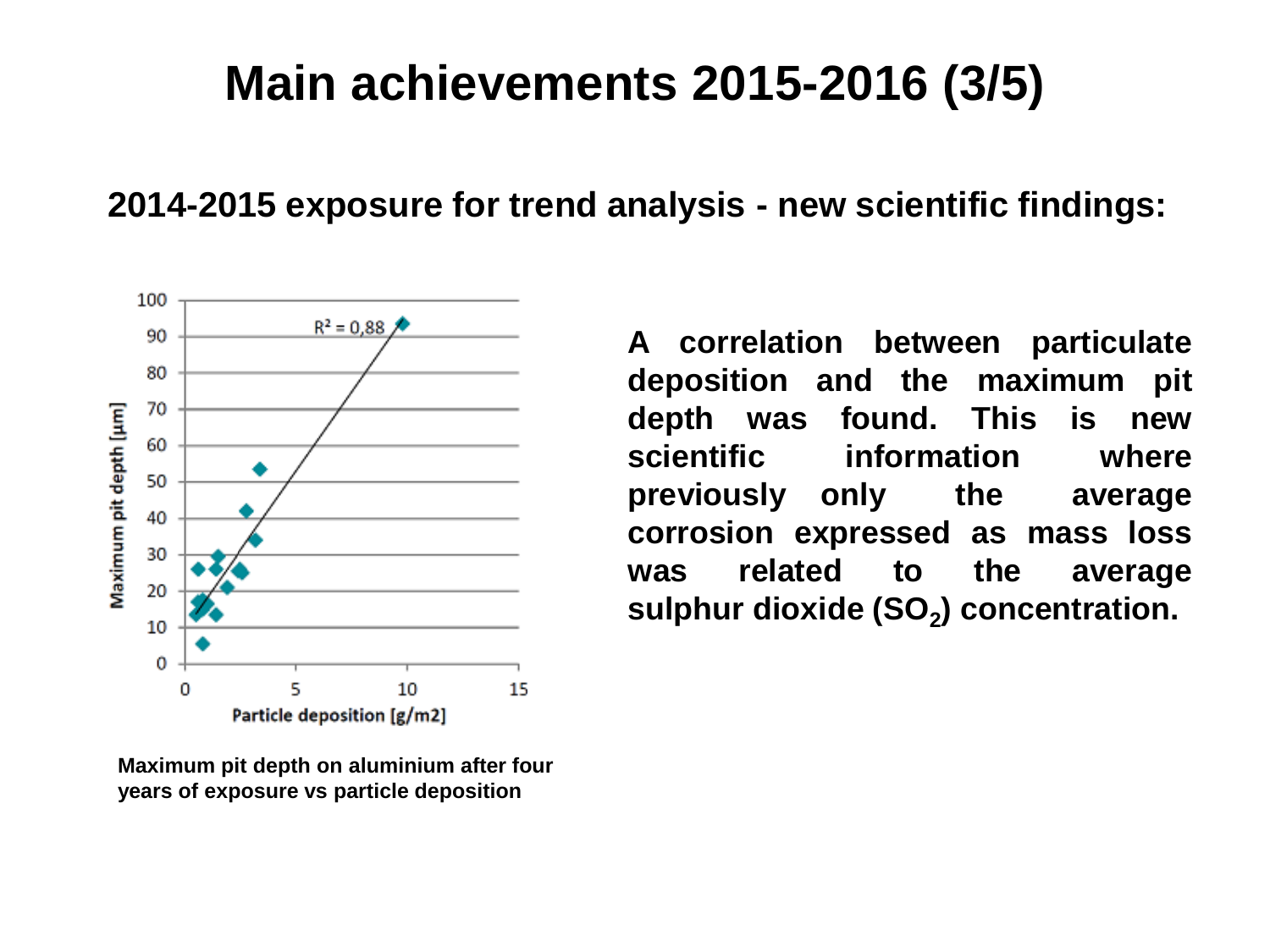#### **Main achievements 2015-2016 (4/5)**

**32nd Task Force meeting (Rome, Italy, 11 to 13 May 2016):**

 **15 participants from 12 countries: Croatia, Czech Republic, Finland, France, Germany, Greece, Italy, Norway, Spain, Sweden, Switzerland, and the UK.** 

 **Croatia has previously not participated in the activities of ICP Materials and the contribution is therefore especially welcomed.**

 **The meeting was also attended by an Italian representative to the Executive Body of the Convention.**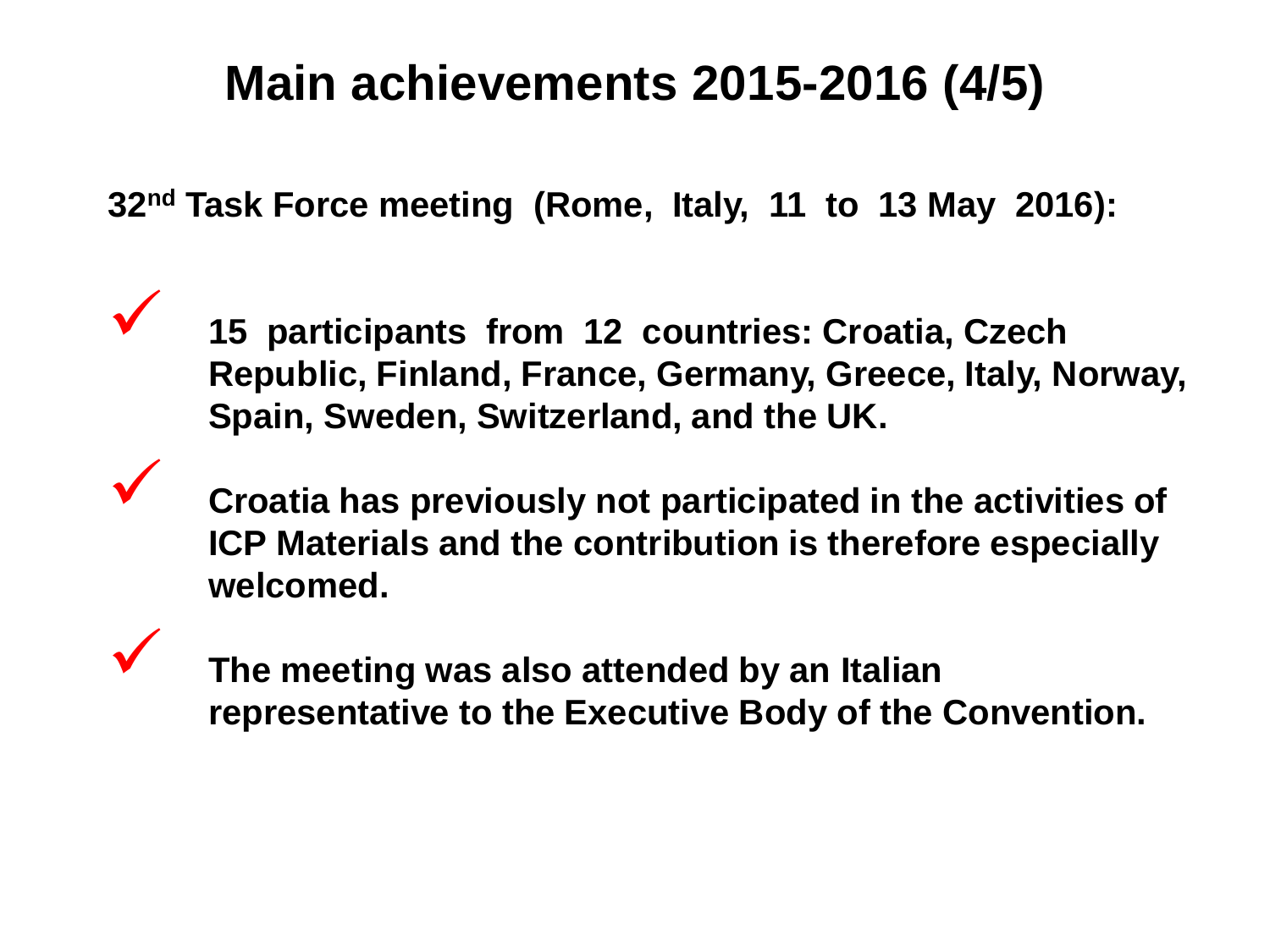### **Main achievements 2015-2016 (5/5)**

#### **Publications & presentations ICP Materials**

 **Kreislova K, Geiplova H, Skorepova I, Skorepa <sup>J</sup> and Majtas <sup>D</sup> (2015). Actual maps of atmospheric corrosivity for the Czech Republic. Proceedings of EUROCORR 2015, Graz, Austria Roots <sup>O</sup> (2015). ICP materials. Long-term studies at the Lahemaa**

**monitoring station, Estonia. Proceedings of the Estonian Academy of**

**Sciences, <sup>64</sup> (1), 43-52 Kreislova <sup>K</sup> and Geiplova <sup>H</sup> (2016). Prediction of the long-term corrosion**

Christodoulakis J, Tzanis C, Varotsos C A, Ferm M and Tidblad J (2016). **Impacts of air pollution and climate on materials in Athens, Greece. Atmospheric Chemistry and Physics Discussion, doi:10.5194/acp-2016-**

**<sup>196</sup> Tidblad <sup>J</sup> and Thierry <sup>D</sup> (2016). Evaluation of corrosion products and trends in corrosion rates for aluminium exposed at different atmospheric environments in Europe, EUROCORR 2016, 12-15 September, Montpellier, France**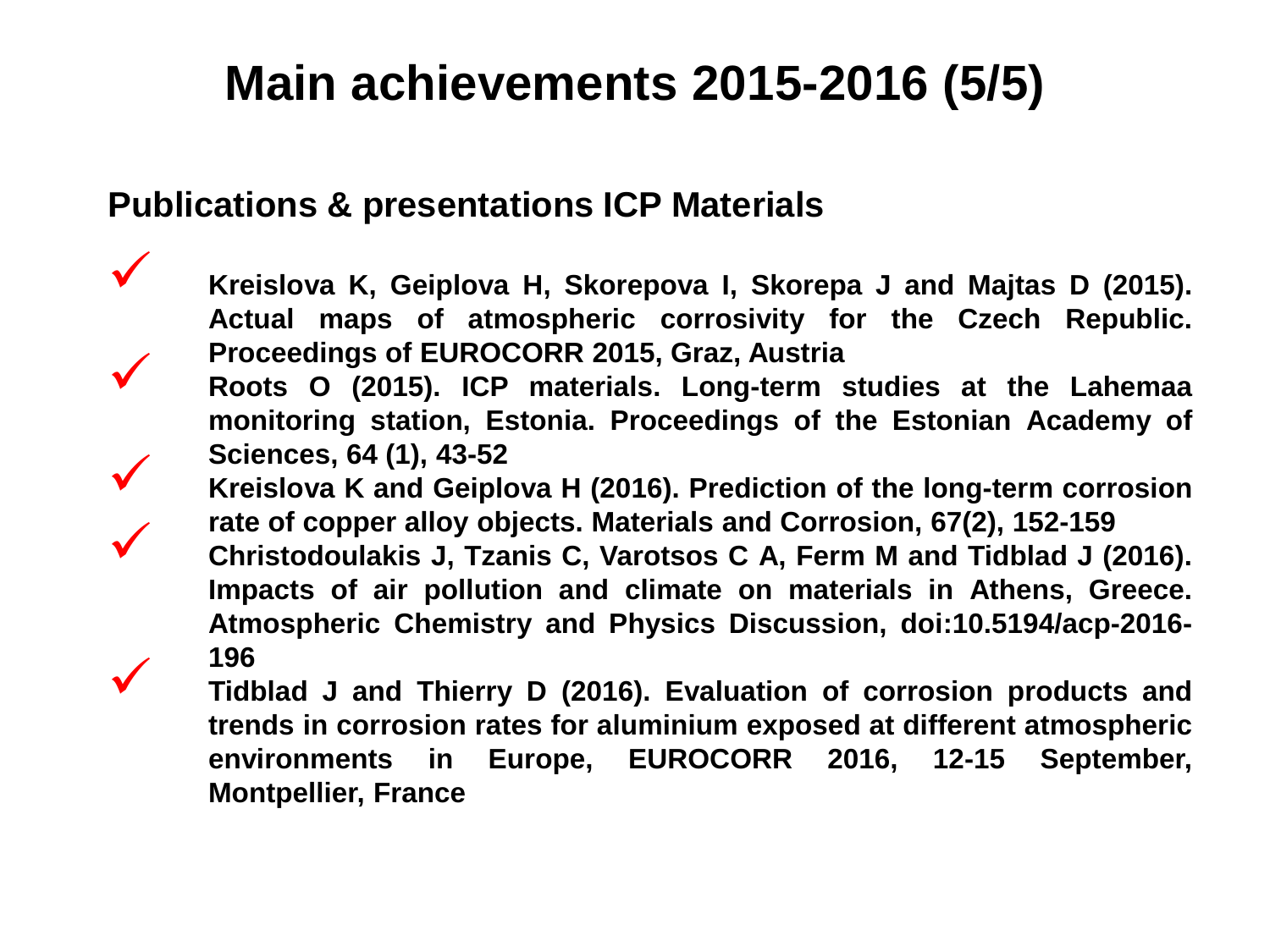# **Outlook 2016-2017 (1/2)**

**Exposures for trend analysis:**

- **Report: First results from 2014-2015 exposure (2016)**
	- **Report: Technical Manual of exposure programs (2016).**
	- **Report: Trends in pollution, corrosion and soiling for the period 1987-2015 (2017)**
	- **Start of new exposure (2017)**

#### **UNESCO Call for Data**

- 
- **Overview of contributions & participation (2016)**
- 
- **Status report (2017)**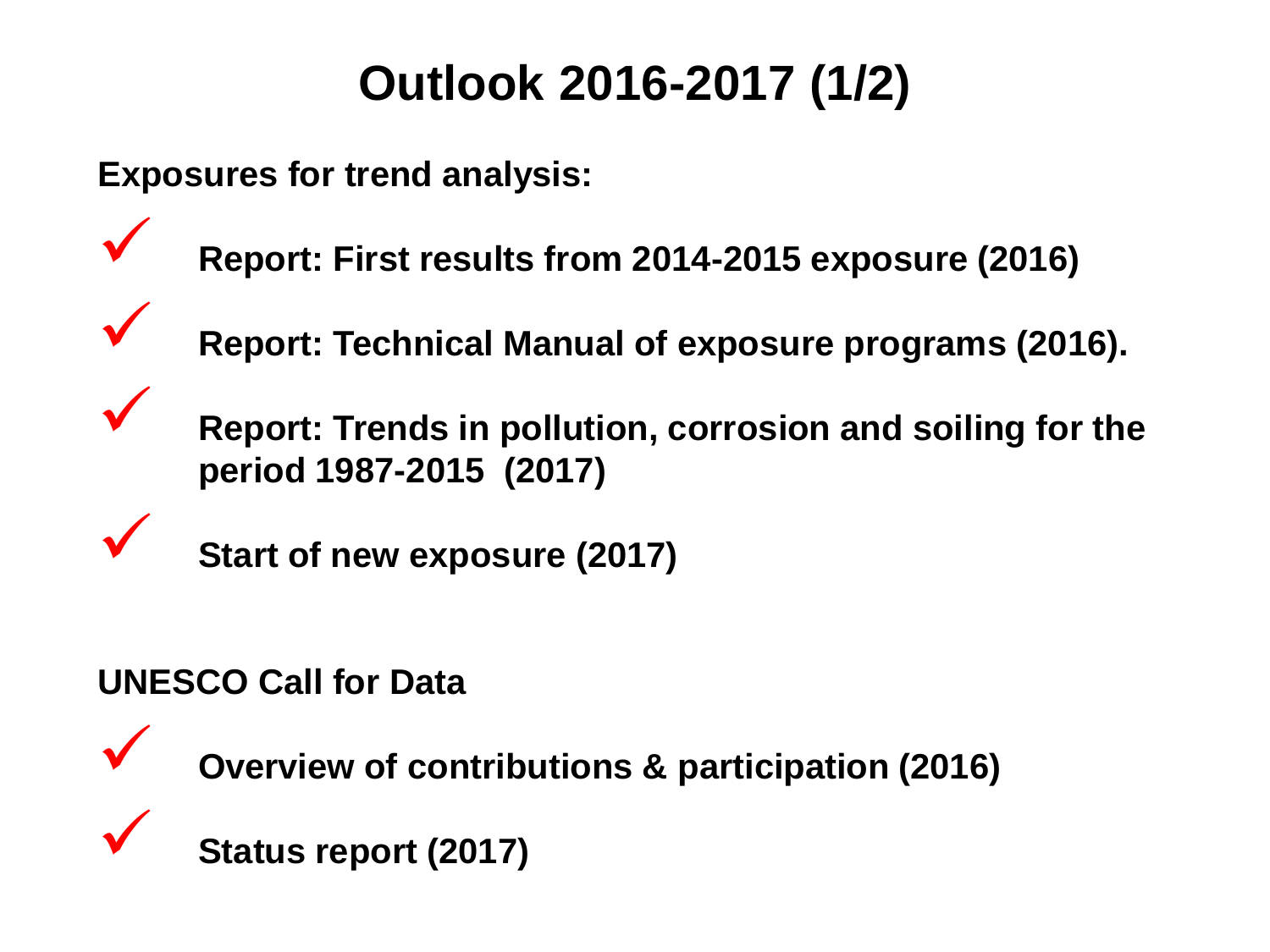# **Outlook 2016-2017 (2/2)**

**2017-2018 exposure for trend analysis**

 **The next exposure will start in 2017, and will consist of two sets of samples, exposed for 1 year and 4 years, respectively.**

 **Exposure will be performed in the network of atmospheric corrosion test sites, currently 26 stations in 18 countries.**

 **Croatia is a new country and may join the exposure program by providing test sites.**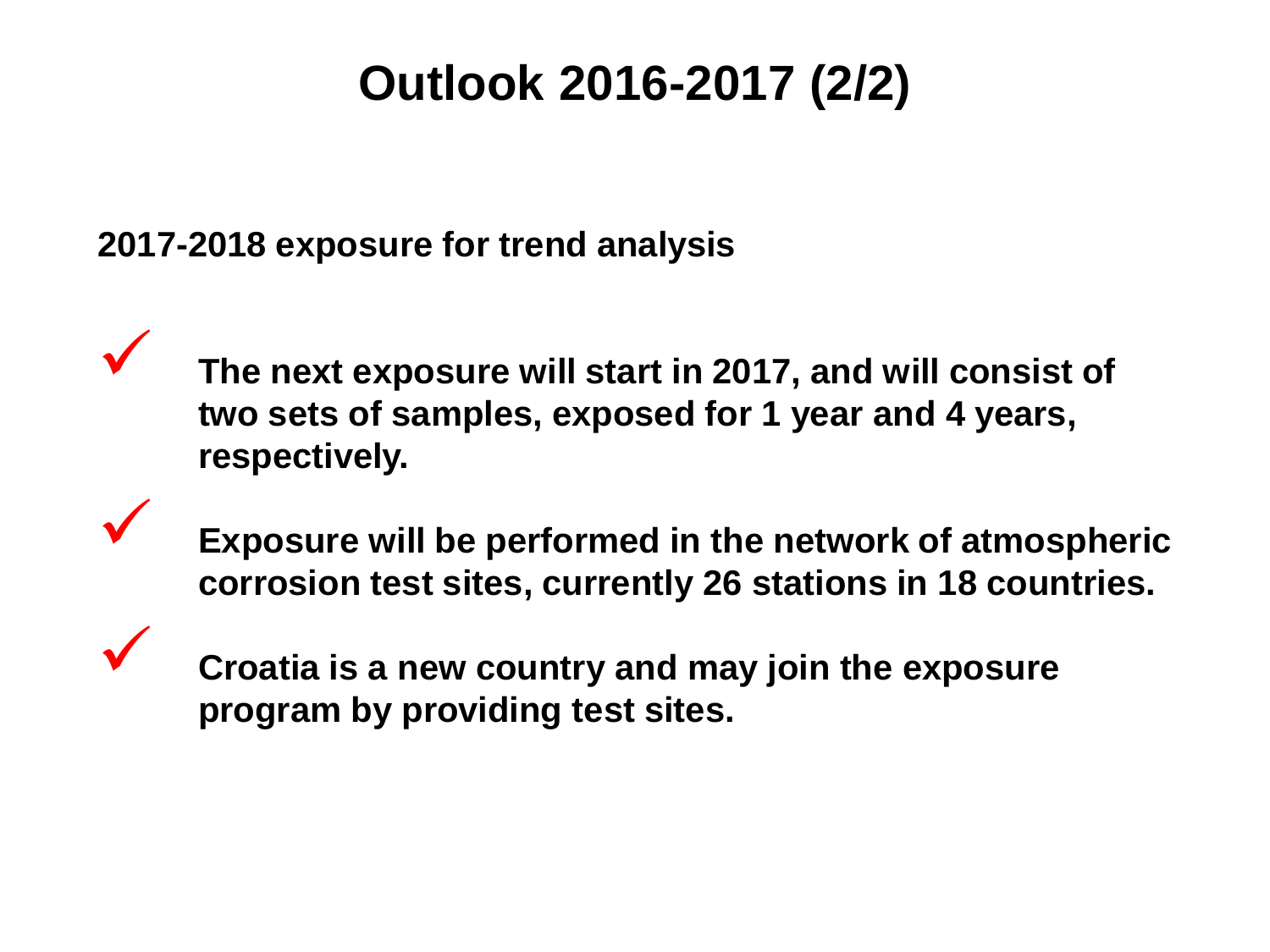#### **Call for data**

**The purpose of the call would be:**

 **To disseminate the experience gained during the "Pilot study on inventory and condition of stock of materials at risk at UNESCO cultural heritage sites";**

 **To retrieve information on UNESCO cultural heritage sites for the assessment of the stock of materials;**

**To identify UNESCO sites at risk in individual countries;**



 **To assess the damage to selected materials of the identified sites and to evaluate damage cost;**



**To involve new countries in the activities of ICP Materials.**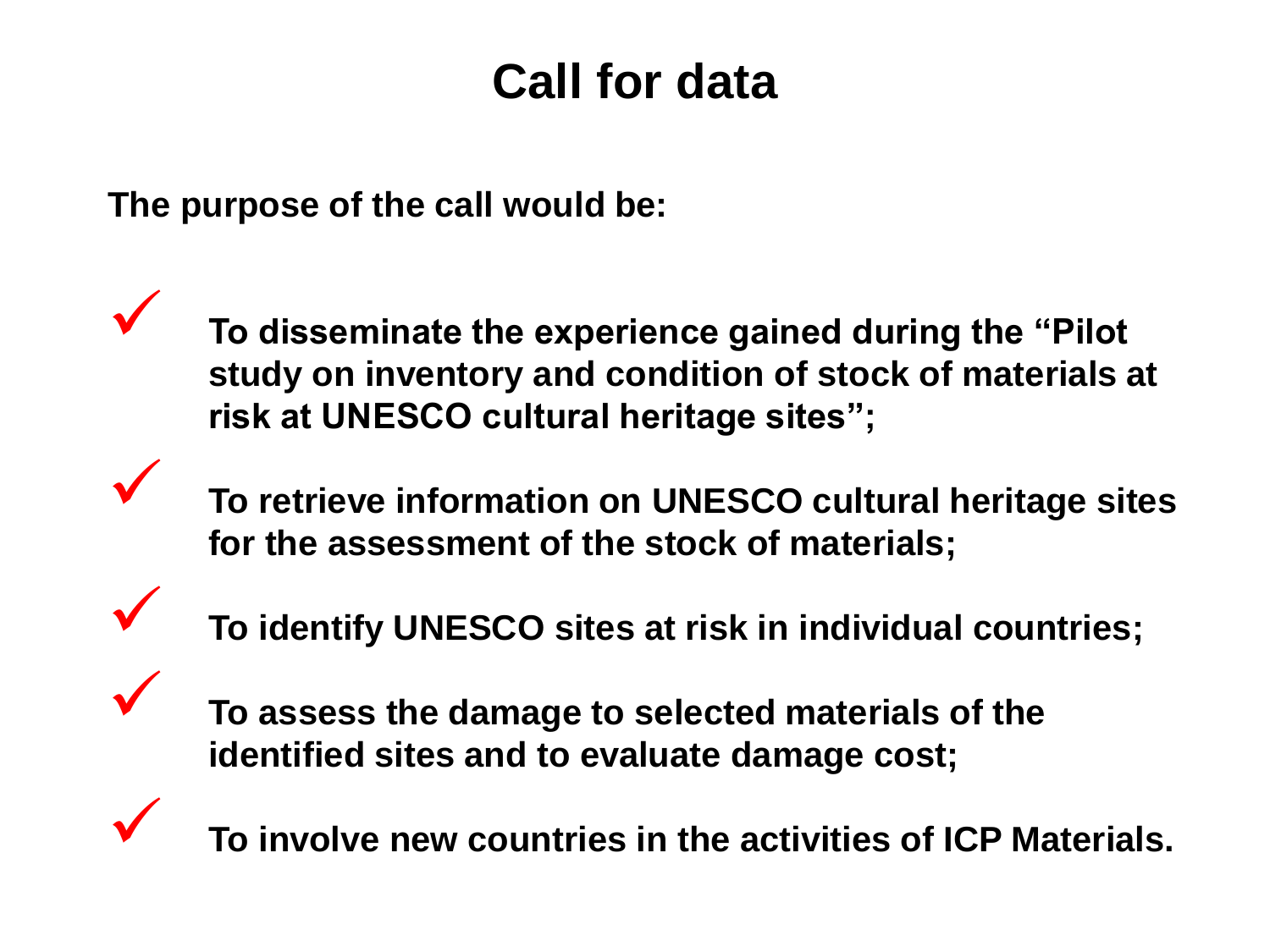# **History**

 **The Programme Task Force agreed to launch the Call for Data at its 31st meeting (Kjeller, Norway, 22-24 April 2015);**

 **<sup>A</sup> pre-announcement letter was sent to Heads of Delegations to the WGE (18 June 2015);**

 **<sup>A</sup> proposal for the Call was approved at the <sup>1</sup> st joint session of the Steering Body to the EMEP and the WGE (Geneva, 14-18 September 2015);**

**The Call for Data was launched on <sup>22</sup> October 2015.**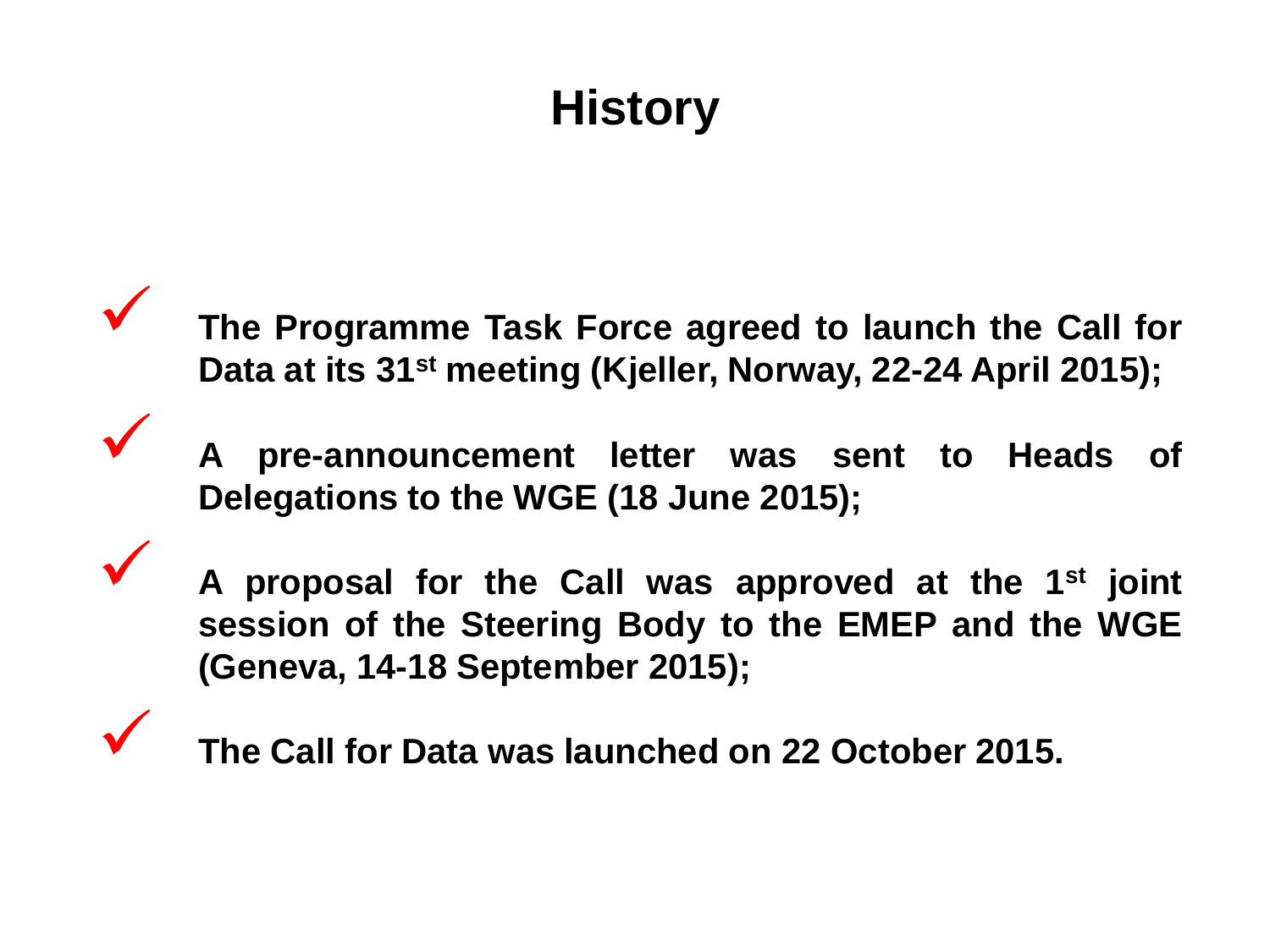#### **Documents provided by the call**

#### **Call text;**

**Explanatory notes;**

**Template for submission of data;**

**Brochure exemplifying the approach (brochure pilot study UNESCO sites).**

|                                                                                                    | Data | <b>Notes</b>                                                                                                                                                                                                                                                                                                                                                                                          |  |  |
|----------------------------------------------------------------------------------------------------|------|-------------------------------------------------------------------------------------------------------------------------------------------------------------------------------------------------------------------------------------------------------------------------------------------------------------------------------------------------------------------------------------------------------|--|--|
| <b>Site information</b>                                                                            |      |                                                                                                                                                                                                                                                                                                                                                                                                       |  |  |
| Country                                                                                            |      |                                                                                                                                                                                                                                                                                                                                                                                                       |  |  |
| State, province or region                                                                          |      |                                                                                                                                                                                                                                                                                                                                                                                                       |  |  |
| Name of the site                                                                                   |      | According to the UNESCO World Heritage List dor example: Historic Centre of Florence,<br>Italy: Acropolis of Athens, Greece; etc.)                                                                                                                                                                                                                                                                    |  |  |
| <b>Depemination of the artistic cultural</b><br>realization to which the following data<br>relates |      | Please, specify the individual building monument to which the following information<br>relates (for example: Cathedral of Santa Maria del Fiore, Florence, Italy: The<br>Parthenon, Athens, Greece, etc.),                                                                                                                                                                                            |  |  |
|                                                                                                    |      | Characterization of the cultural heritage (Materials and structural data)                                                                                                                                                                                                                                                                                                                             |  |  |
|                                                                                                    |      |                                                                                                                                                                                                                                                                                                                                                                                                       |  |  |
| Total surface of building(s) monument(s), m <sup>2</sup>                                           |      |                                                                                                                                                                                                                                                                                                                                                                                                       |  |  |
| Limestone / marble                                                                                 |      |                                                                                                                                                                                                                                                                                                                                                                                                       |  |  |
| Sandstone                                                                                          |      |                                                                                                                                                                                                                                                                                                                                                                                                       |  |  |
| <b>Render / Mortar / Plaster</b>                                                                   |      |                                                                                                                                                                                                                                                                                                                                                                                                       |  |  |
| <b>Brick</b>                                                                                       |      | Please, report all available/estimated data. The amounts of different materials may be<br>reported as total amount (m <sup>2</sup> ), percentage (%) or simply as ves/no                                                                                                                                                                                                                              |  |  |
| Copper                                                                                             |      |                                                                                                                                                                                                                                                                                                                                                                                                       |  |  |
| Bronze                                                                                             |      |                                                                                                                                                                                                                                                                                                                                                                                                       |  |  |
| Weed                                                                                               |      |                                                                                                                                                                                                                                                                                                                                                                                                       |  |  |
| <b>Painted muteres</b>                                                                             |      |                                                                                                                                                                                                                                                                                                                                                                                                       |  |  |
| Glass                                                                                              |      |                                                                                                                                                                                                                                                                                                                                                                                                       |  |  |
| Others                                                                                             |      |                                                                                                                                                                                                                                                                                                                                                                                                       |  |  |
|                                                                                                    |      |                                                                                                                                                                                                                                                                                                                                                                                                       |  |  |
| <b>Additional information (optional)</b>                                                           |      |                                                                                                                                                                                                                                                                                                                                                                                                       |  |  |
| Environment conservation maintenance.<br>restoration                                               |      | Please provide information, if avaiable, on the state of conservation, conservation<br>approaches, history of conservations and cost of maintenance/restoration intervention.<br>Please, provide references to reports and/or websites dealing with the Property and<br>with menitoring and restoration prejects. Relevant documents can be sent tegether with<br>this template when submitting data. |  |  |

|                                  | Data | <b>Explanatory notes</b>                                                                                                                                                                                                                                                                                                                                  |  |
|----------------------------------|------|-----------------------------------------------------------------------------------------------------------------------------------------------------------------------------------------------------------------------------------------------------------------------------------------------------------------------------------------------------------|--|
| <b>Atmospheric pollutants</b>    |      |                                                                                                                                                                                                                                                                                                                                                           |  |
| Year                             |      | Please, report all available data. Year: the year to which the data relate (possibly the<br>most recent year). Location of measurement station: geographic latitude and longitude<br>of the measurement station (possibly the monitoring station nearest to the site). Please,<br>indicate the source of the data. All data expressed as annual averages. |  |
| Location of measurement station  |      |                                                                                                                                                                                                                                                                                                                                                           |  |
| $SO2$ , $\mu q$ m3               |      |                                                                                                                                                                                                                                                                                                                                                           |  |
| $NO2$ , $\mu q$ m3               |      |                                                                                                                                                                                                                                                                                                                                                           |  |
| $O_{3}$ , $\mu q/m3$             |      |                                                                                                                                                                                                                                                                                                                                                           |  |
| PM <sub>tr. 197</sub> /m3        |      |                                                                                                                                                                                                                                                                                                                                                           |  |
| <b>Meteoclimatic parameters</b>  |      |                                                                                                                                                                                                                                                                                                                                                           |  |
| Year                             |      | Please, report all available data. Year: the year to which the data relate (possibly the<br>most recent year). Location of measurement station: Geographic latitude and longitude<br>of the measurement station (possibly the monitoring station nearest to the site). Please,<br>indicate the source of the data. All data expressed as annual averages. |  |
| Location of measurement station  |      |                                                                                                                                                                                                                                                                                                                                                           |  |
| Temperature, 'C                  |      |                                                                                                                                                                                                                                                                                                                                                           |  |
| Relative humidity, %             |      |                                                                                                                                                                                                                                                                                                                                                           |  |
| Precipitation                    |      |                                                                                                                                                                                                                                                                                                                                                           |  |
| Year                             |      | Please, report all available data. Year: the year to which the data relate (possibly the<br>most recent year). Location of measurement station: Geographic latitude and longitude<br>of the measurement station (possibly the monitoring station nearest to the site). Please,<br>indicate the source of the data. All data expressed as annual averages. |  |
| Location of measurement station  |      |                                                                                                                                                                                                                                                                                                                                                           |  |
| Amount of precipitation, mm/year |      |                                                                                                                                                                                                                                                                                                                                                           |  |
| oH of precipitation              |      |                                                                                                                                                                                                                                                                                                                                                           |  |



#### **SWerea KIMAB**



Date: 16 October 2015

Subject: Call for Data on "Inventory and condition of stock of materials at UNESCO cultural heritage sites" 2015-2017.

Dear Madam or Sir.

The International Co-operative Programme on Effects on Materials, including Historic and Cultural Monuments (ICP Materials) is pleased to invite you to participate to the Call for Data on "Inventory and condition of stock of materials at UNESCO cultural heritage sites" which has been adopted by the Working Group on Effects (WGE) during the first joint session of the Steering Body to the EMEP and WGE (Geneva, 14-18 September 2015).

The main objective of this Call for Data is to collect available information to be used for the identification of UNESCO cultural heritage sites that are at a potential risk of corrosion or soiling and to provide relevant data on the adverse effects of air pollution on cultural heritage materials. This ICP Materials Call for Data is in line with the requirements of the LRTAP Convention's Long-Term Strategy, and with the work plan for 2014-2015.

#### **swerea** KIMAB



International Co-operative Programme on Effects on Materials, including **Historic and Cultural Monuments (ICP Materials).** 

Call for Data on "Inventory and condition of stock of materials at UNESCO cultural heritage sites" - Explanatory notes.

#### **Background**

The International Co-operative Programme on Effects on Materials, including Historic and Cultural Monuments (ICP Materials) was launched in 1985 within the scope and the activities of the Convention on Long-range Transboundary Air Pollution. The aim of the Programme is to fill some of the major gaps in scientific knowledge in the area of materials corrosion influenced by atmospheric pollutants by performing a quantitative evaluation of multi-pollutant effects on atmospheric corrosion on both technically important materials and materials used in historic and cultural monuments

Many of the materials used in the construction of historic and cultural monuments are very sensitive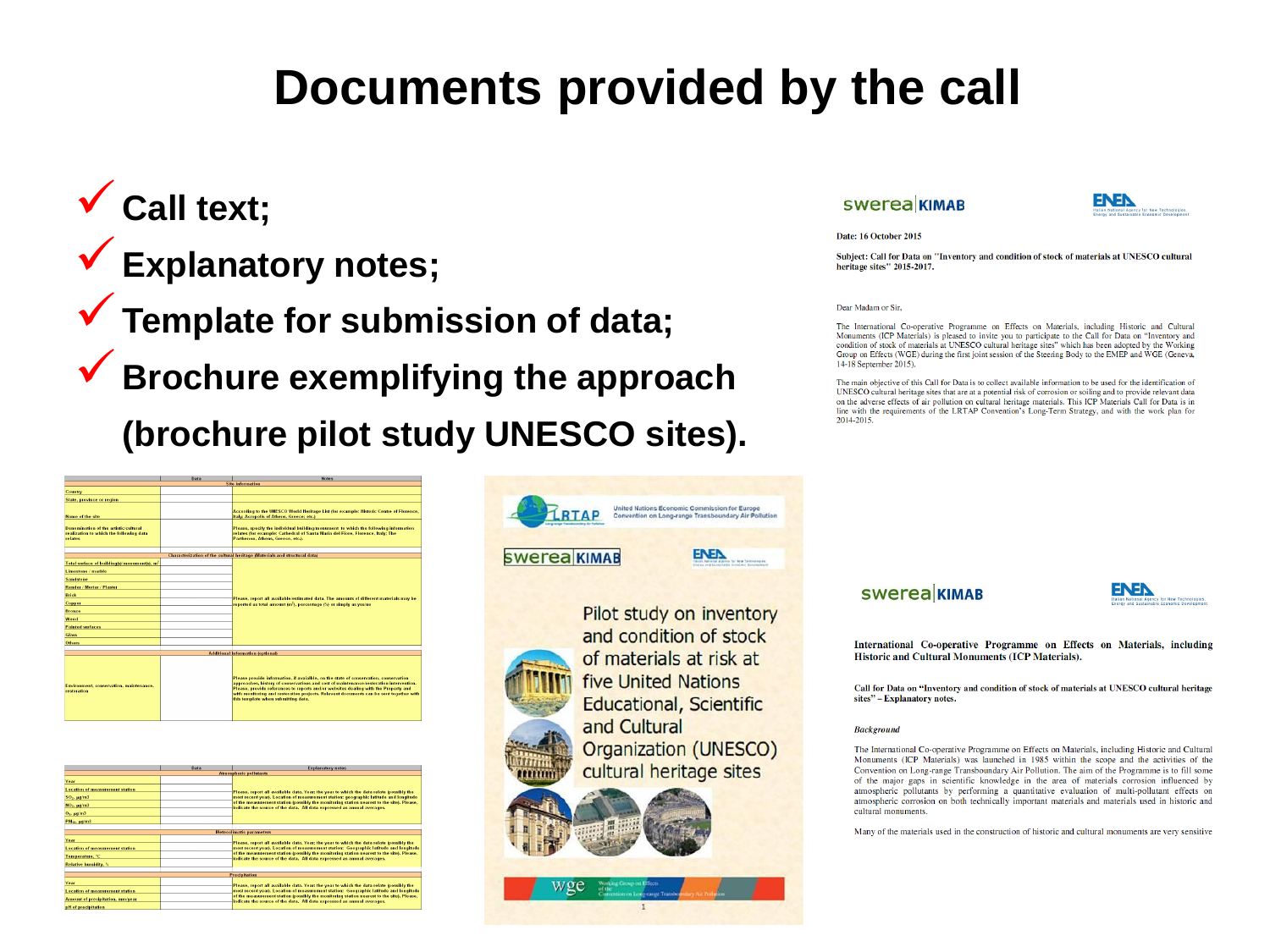#### **ICP Materials Web site**



Documents

▶ Call for data

Acknowledgement

Data

News

"Inventory and condition of stock of materials at UNESCO cultural heritage sites". A pre-announcement letter was sent to Heads of Delegations to the Working Group on Effects (WGE) on 18th June 2015 for early information purposes. A proposal for the Call was approved at the 1st joint session of the Steering Body to the EMEP and the Working Group on Effects (Geneva, 14-18th September 2015). The Call for Data was launched on 22nd October 2015.

The main purpose of this Call for Data is to retrieve available documented information to be used for the identification of UNESCO cultural heritage sites that are at a potential risk of corrosion or soiling and to provide relevant data on the adverse effects of air pollution on our built heritage.

This Call for Data requires qualitative and quantitative data on both the historic/cultural monument and on the environment. Data should be submitted using the Excel template developed for this purpose.

Available for downloading are the official letter of the Call for data, the reporting template, an explanatory note with instructions on the use of the reporting template, an example for Norway, two for Italy (Colosseum and Pisa) and a brochure on a pilot study "Inventory and condition of stock of materials at risk at five UNESCO cultural heritage sites". In order to facilitate requests for participation, the deadline to declare the interest to participate in the call has been postponed to the 30th June, 2016.

The deadline for the submission of data is 30th June 2017.

For further information, please contact Pasquale Spezzano

Updated 17/08/2016 *O* Printer friendly page

**A page dedicated to the Call for Data has been added to the ICP Materials website, where all documents and some examples of the reporting template are available for downloading**.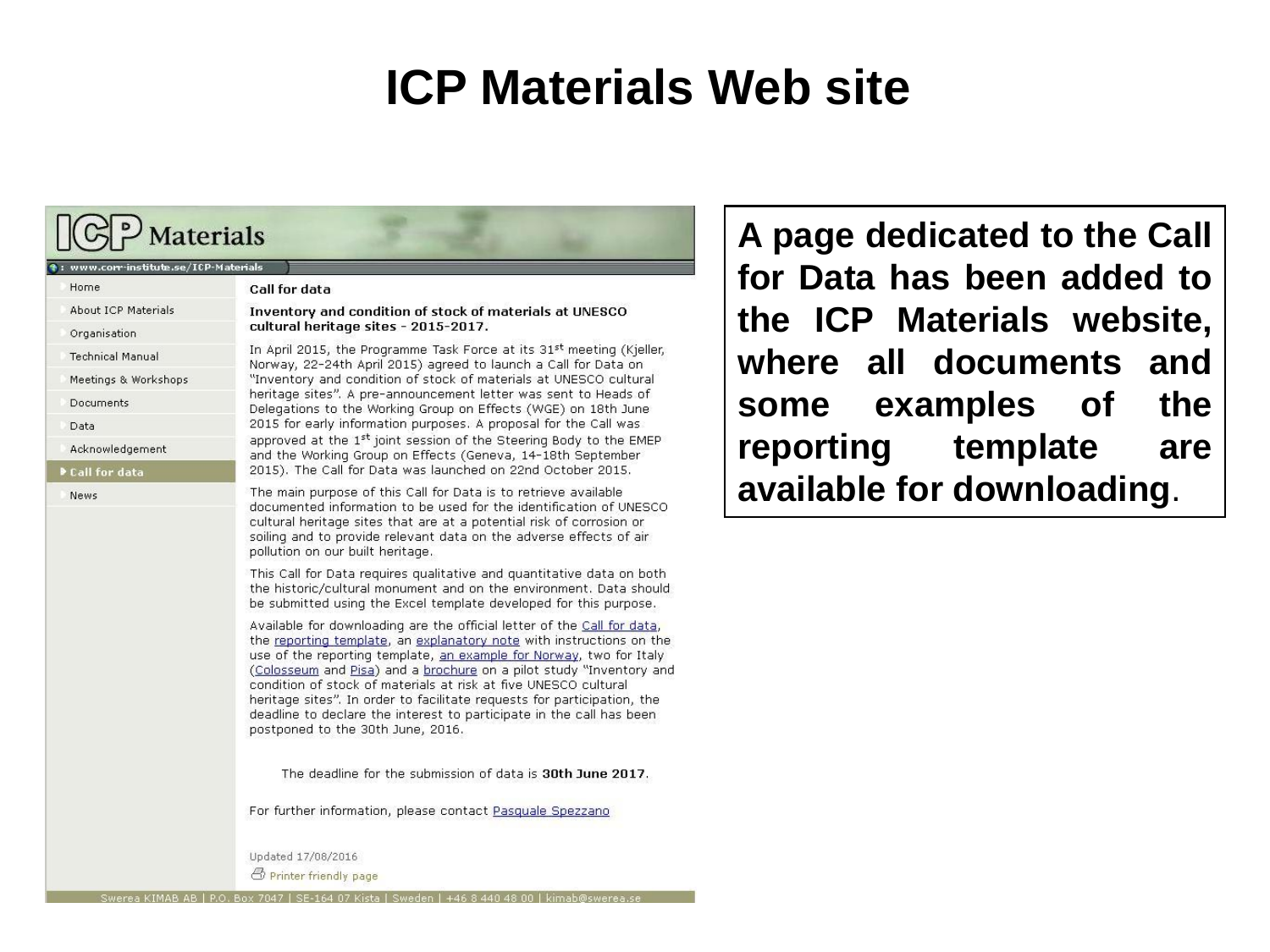#### **Updated time schedule**

**In order to facilitate participation, the Programme Task Force at its 32nd meeting (Rome, Italy, 11-13rd May 2016) agreed to postpone the deadline for the submission of data to the 30th June 2017.**

**It was also agreed that a period of time of three years is acceptable to complete the collection and the analysis of the data.**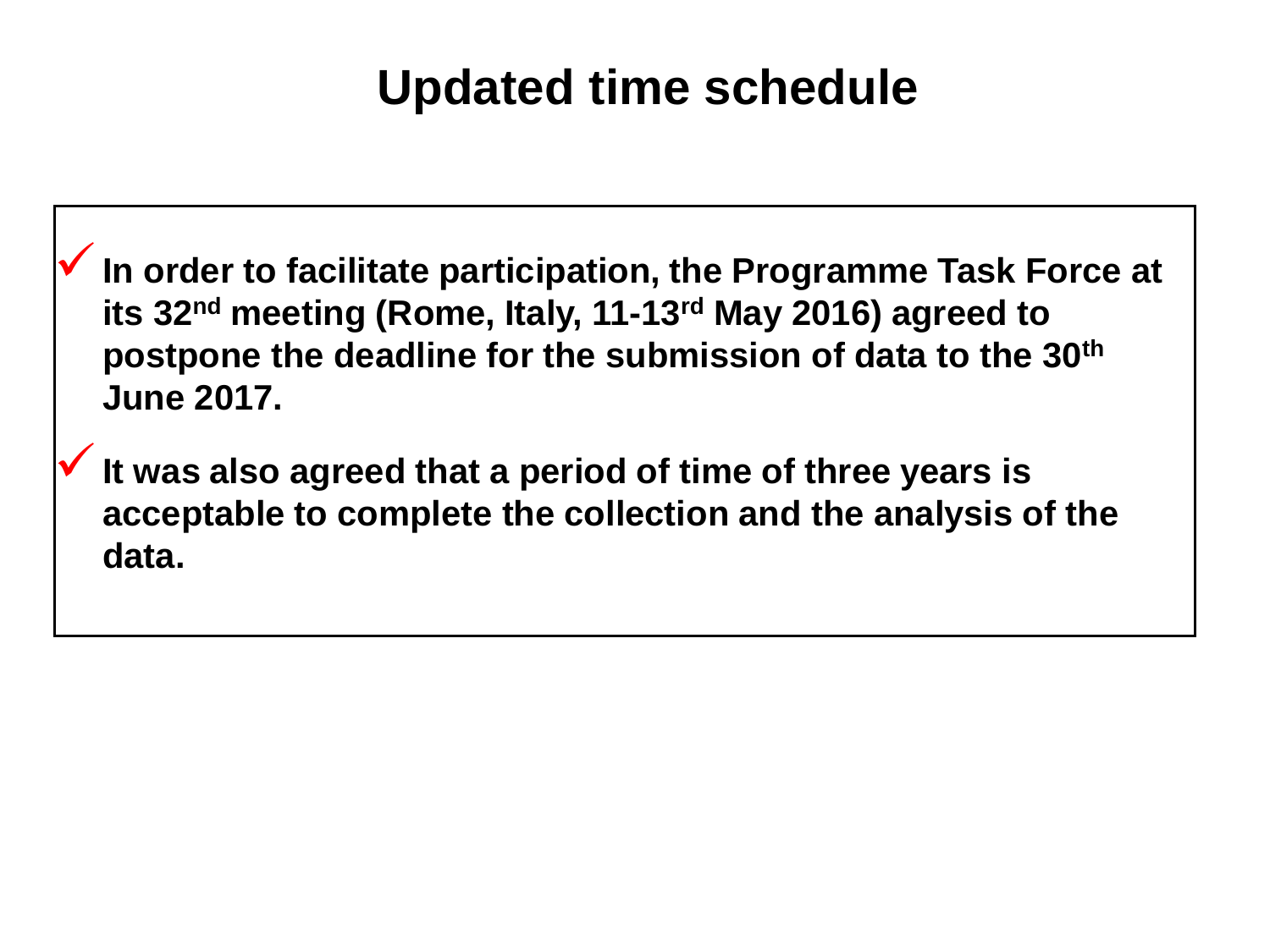### **Countries that have declared their intention to participate**

**To date, the following countries have shown interest in the Call for Data:**

**Croatia Germany Italy Norway Sweden Switzerland**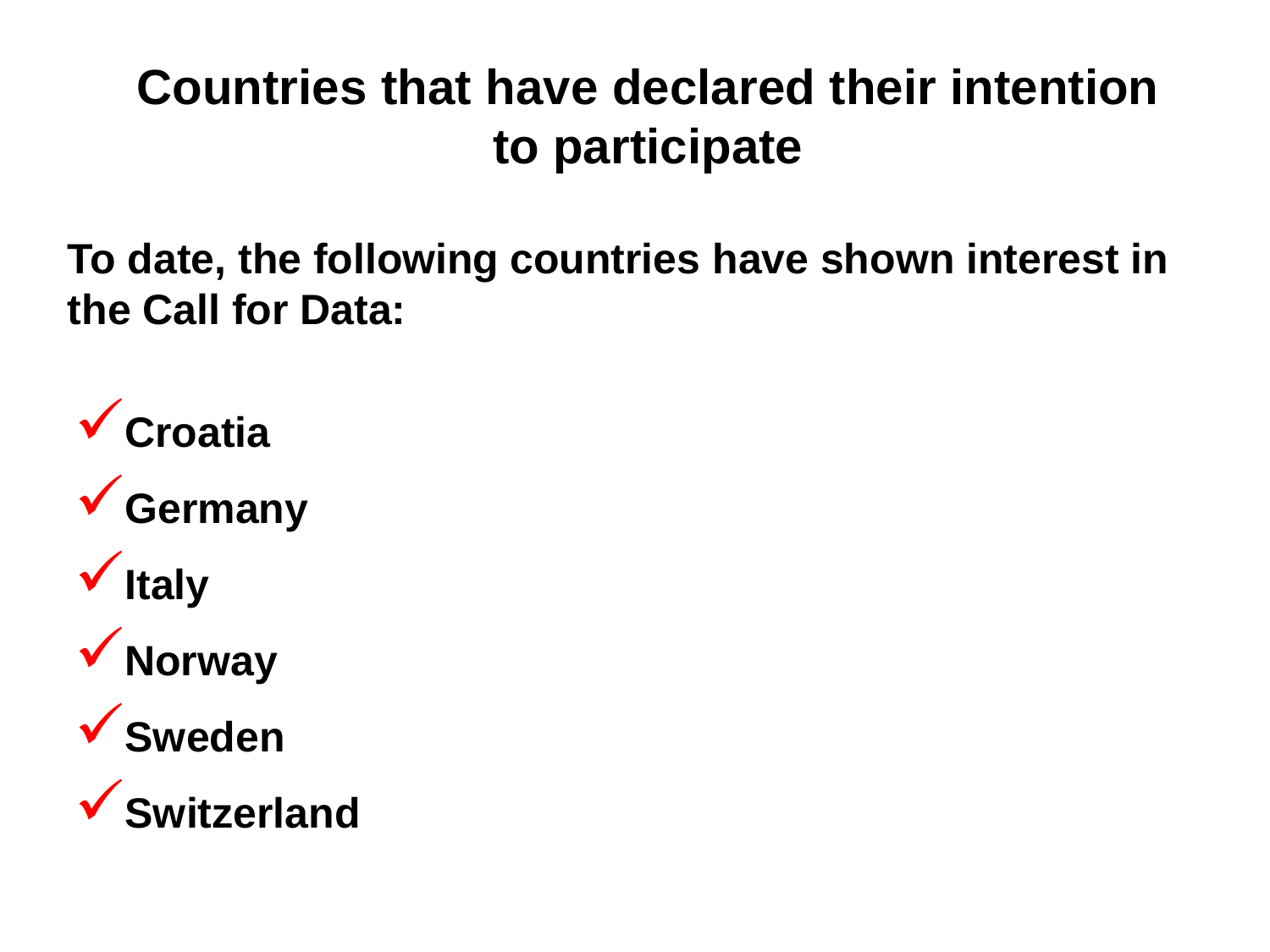# **Norway**





**Nidarosdomen Nidaros Cathedral (not UNESCO site but interesting in this context)**

**(Rjukan-Notodden Industrial Heritage Site)**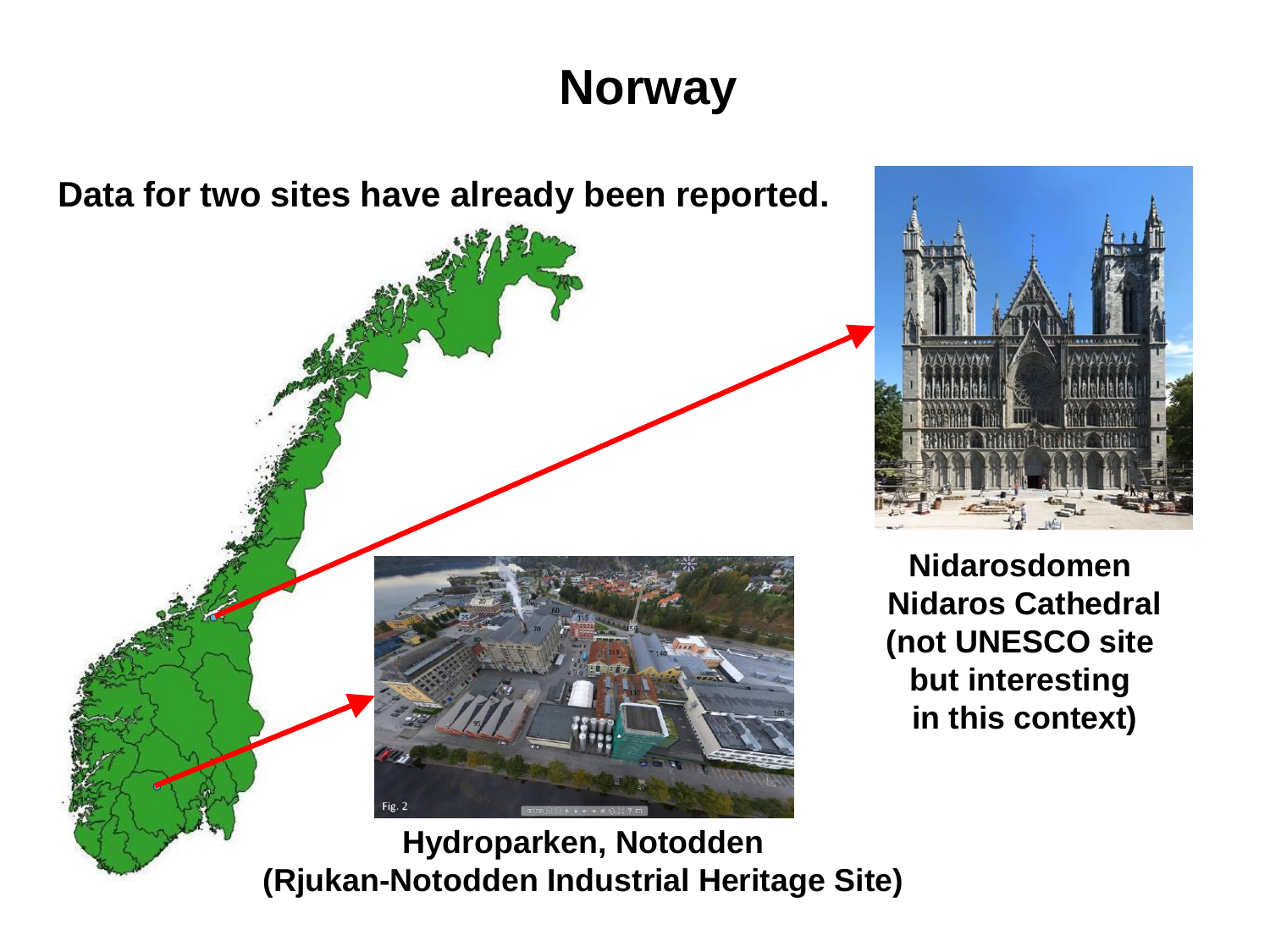**Italy**

**Data for two sites have already been reported.**

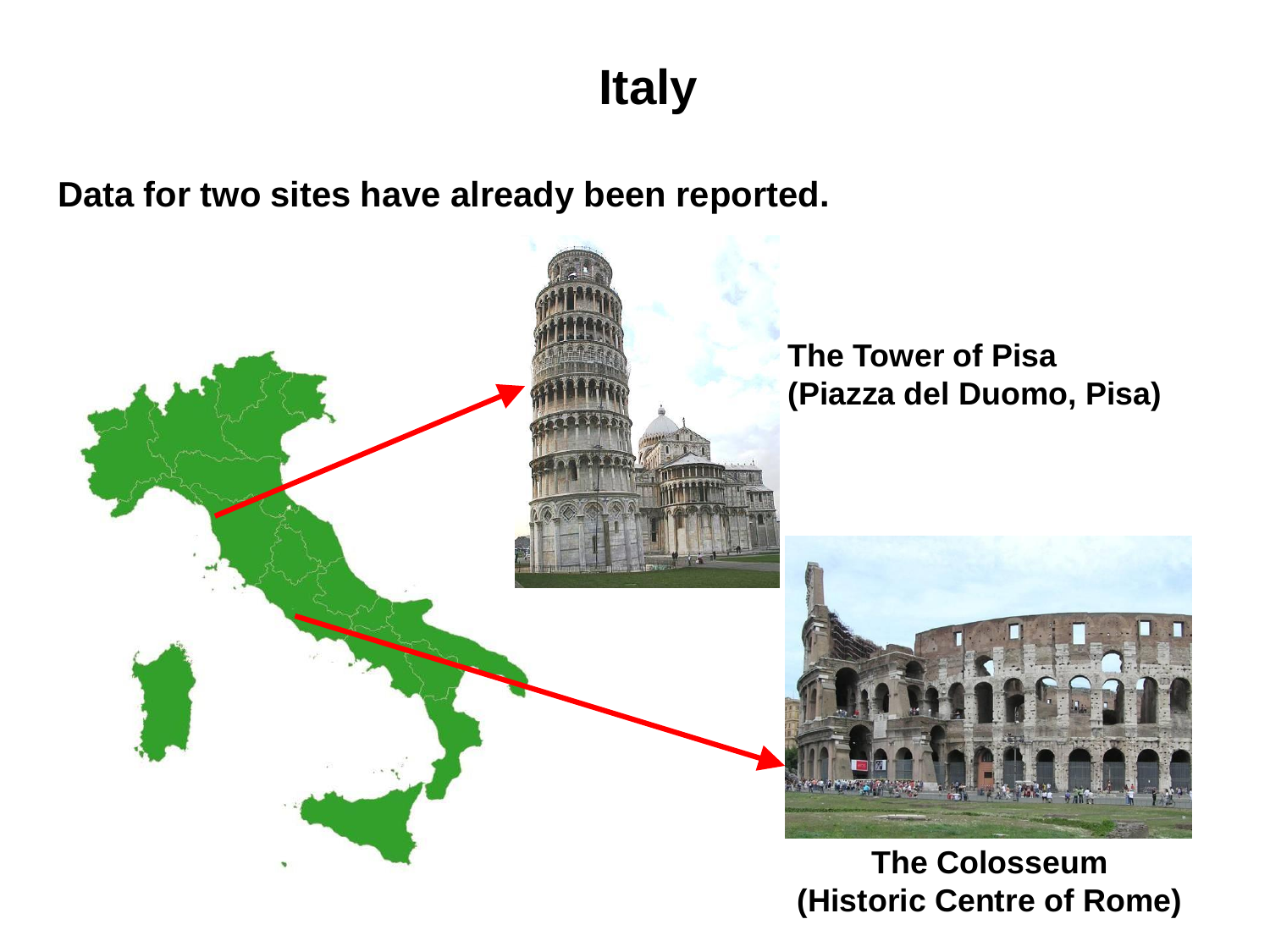#### **Switzerland**



**Bern Minster (Old City of Berne)**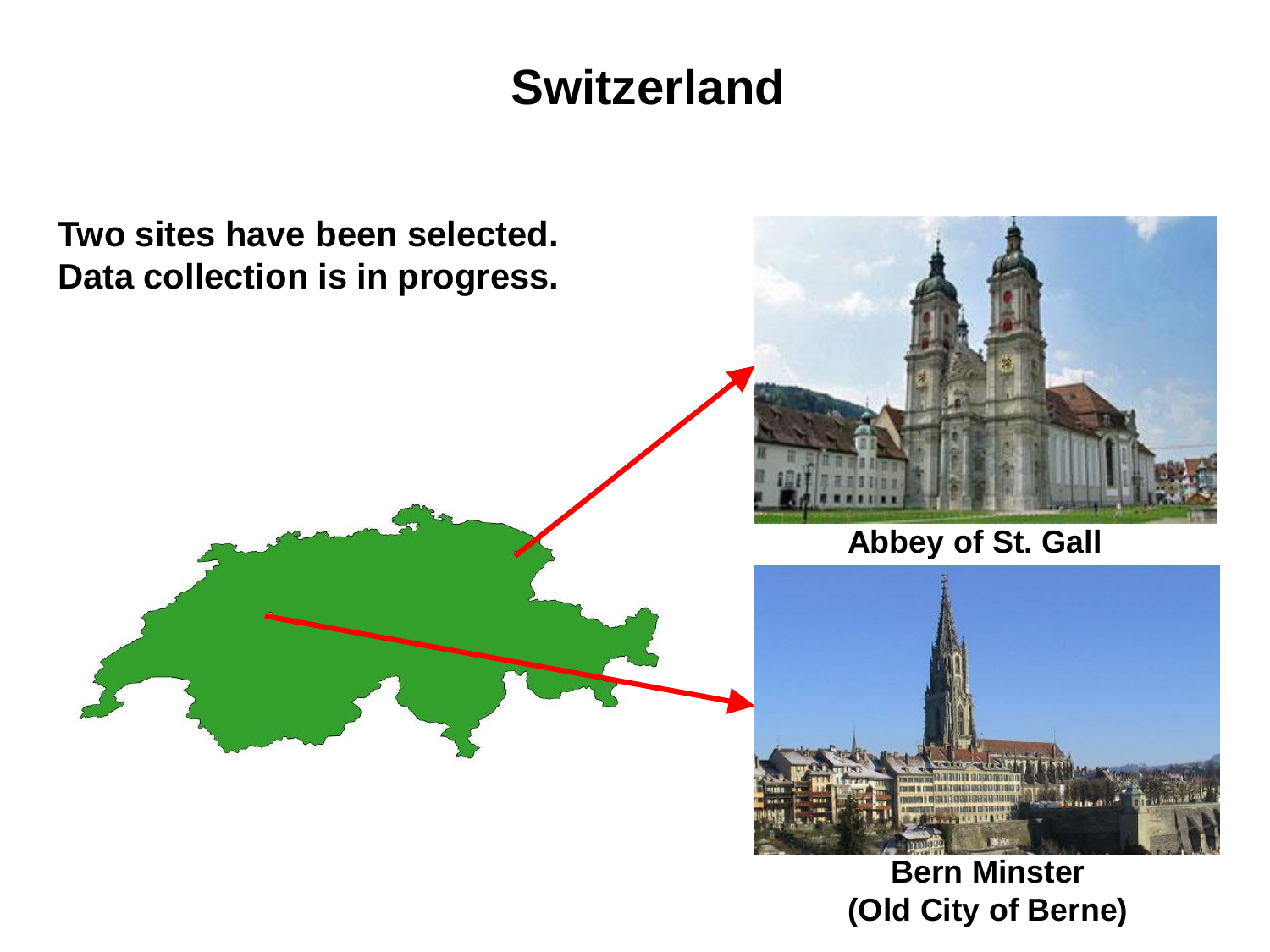#### **Croatia, Germany and Sweden**

- **Croatia: 6 (or 7) heritage sites are viable for the study, including the Historical Complex of Split and the Historic City of Trogir.**
- **Germany: a preliminary screening of sites will be performed to exclude sites not interesting regarding to air pollution.**
- **Sweden: a preliminary screening of sites will be performed to exclude sites not interesting regarding to air pollution.**